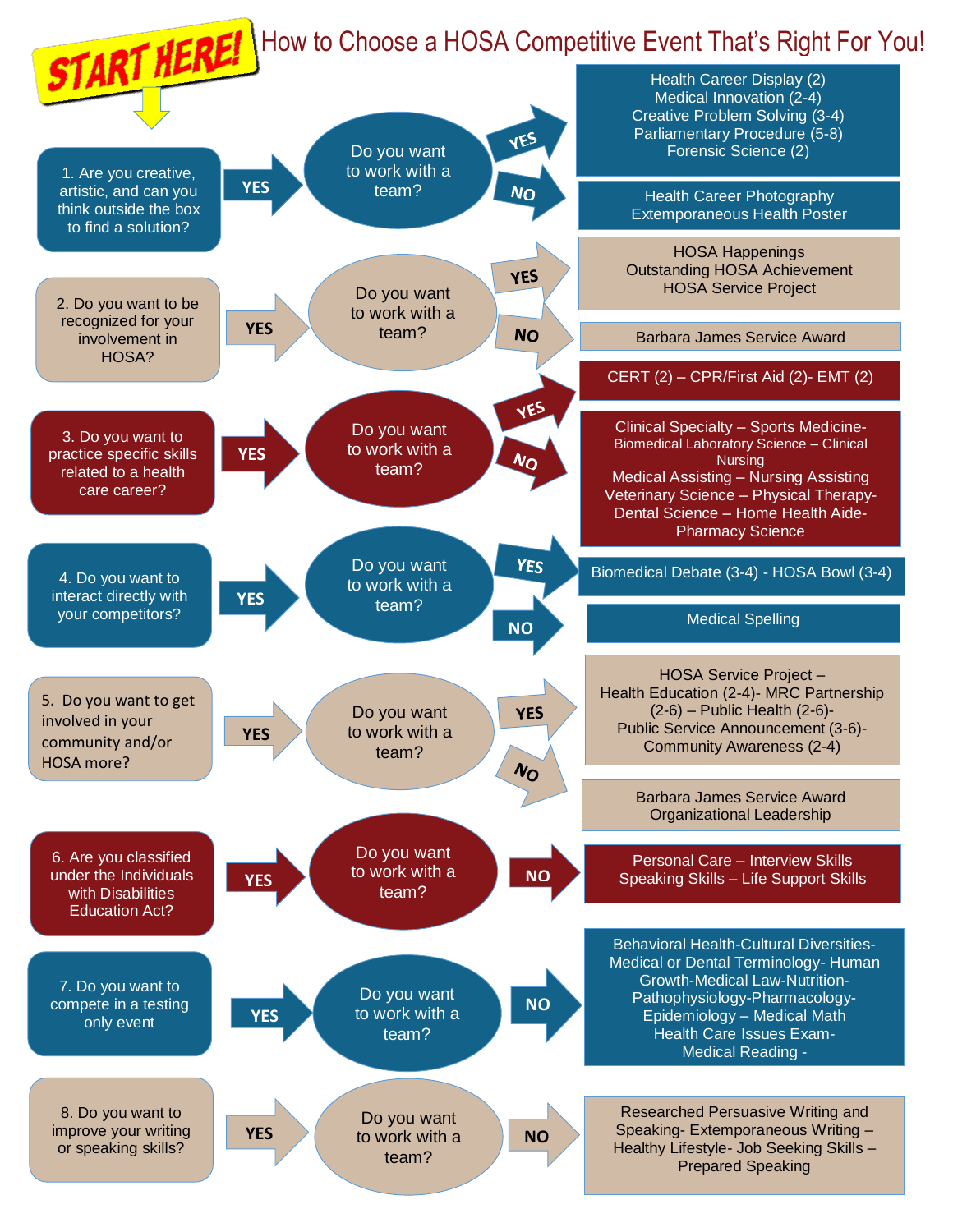## **HOSA Competitive Event Summaries SECONDARY AND POST-SECONDARY / COLLEGIATE**

| <b>Health Science Events</b>                                                                                                                                                                                                                          |                                                                                                                                                                                                                                                                                                                                                                                                                                                                                                                                                                        |  |
|-------------------------------------------------------------------------------------------------------------------------------------------------------------------------------------------------------------------------------------------------------|------------------------------------------------------------------------------------------------------------------------------------------------------------------------------------------------------------------------------------------------------------------------------------------------------------------------------------------------------------------------------------------------------------------------------------------------------------------------------------------------------------------------------------------------------------------------|--|
| <b>Medical Terminology</b><br>Dental Terminology                                                                                                                                                                                                      | These events are 100 question written tests with tie breaker questions. The event<br>guidelines contain resources to help the HOSA member decide what to study.                                                                                                                                                                                                                                                                                                                                                                                                        |  |
| <b>Medical Spelling</b>                                                                                                                                                                                                                               | Round One is a test with 50 questions. Round Two is like a traditional spelling bee.<br>Competitors must correctly spell a randomly selected word.                                                                                                                                                                                                                                                                                                                                                                                                                     |  |
| <b>Medical Math</b>                                                                                                                                                                                                                                   | Competitors will apply mathematical principles to solve problems related to health care<br>in a 50-question test.                                                                                                                                                                                                                                                                                                                                                                                                                                                      |  |
| <b>Medical Reading</b>                                                                                                                                                                                                                                | Competitors read the five selected books for the year. A 50 question multiple choice and<br>one short essay tiebreaker test is taken. The questions will require the students to<br>apply, analyze, synthesize, and evaluate information from reading the assigned books.                                                                                                                                                                                                                                                                                              |  |
| • Behavioral Health<br>• Cultural Diversity & Disparities<br>in Healthcare<br>• Human Growth and<br>Development<br>• Medical Law & Ethics<br>• Nutrition<br>• Pathophysiology<br>• Pharmacology                                                       | These events are 100 question written tests with a tie breaker question. Competitors<br>select a test to take, then use the resources in the guidelines to study and take the test<br>for competition.                                                                                                                                                                                                                                                                                                                                                                 |  |
| <b>Health Professions Events</b>                                                                                                                                                                                                                      |                                                                                                                                                                                                                                                                                                                                                                                                                                                                                                                                                                        |  |
| <b>Biomedical Laboratory Science</b><br><b>Clinical Nursing</b><br><b>Dental Science</b><br>Home Health Aide<br><b>Medical Assisting</b><br><b>Nursing Assisting</b><br>Pharmacy Science<br>Physical Therapy<br>Sports Medicine<br>Veterinary Science | Competitors will complete a 50 item written test with top competitors advancing to<br>Round 2 and perform skills related to a specific health career. Competitors practice,<br>practice, and practice until they are proficient in ALL the skills in the event guidelines.<br>During the skill round, competitors perform one or more of the skills in the guidelines<br>after being given a mock scenario. Skill events offer an excellent opportunity to extend<br>classroom learning and to work directly with health professionals in your chosen career<br>field. |  |
| *Personal Care                                                                                                                                                                                                                                        | This event is for HOSA members classified under the provision of the 2004 reauthorized<br>Individuals with Disabilities Education Act (IDEA). It is similar to Nursing Assisting,<br>except a written test is not included. Competitors practice, practice, and practice until<br>they are proficient in all the skills in the event guidelines.                                                                                                                                                                                                                       |  |
| <b>Clinical Specialty</b>                                                                                                                                                                                                                             | This event consists of the development of a career portfolio and a videotaped<br>demonstration of the HOSA student performing a skill related to the chosen career.                                                                                                                                                                                                                                                                                                                                                                                                    |  |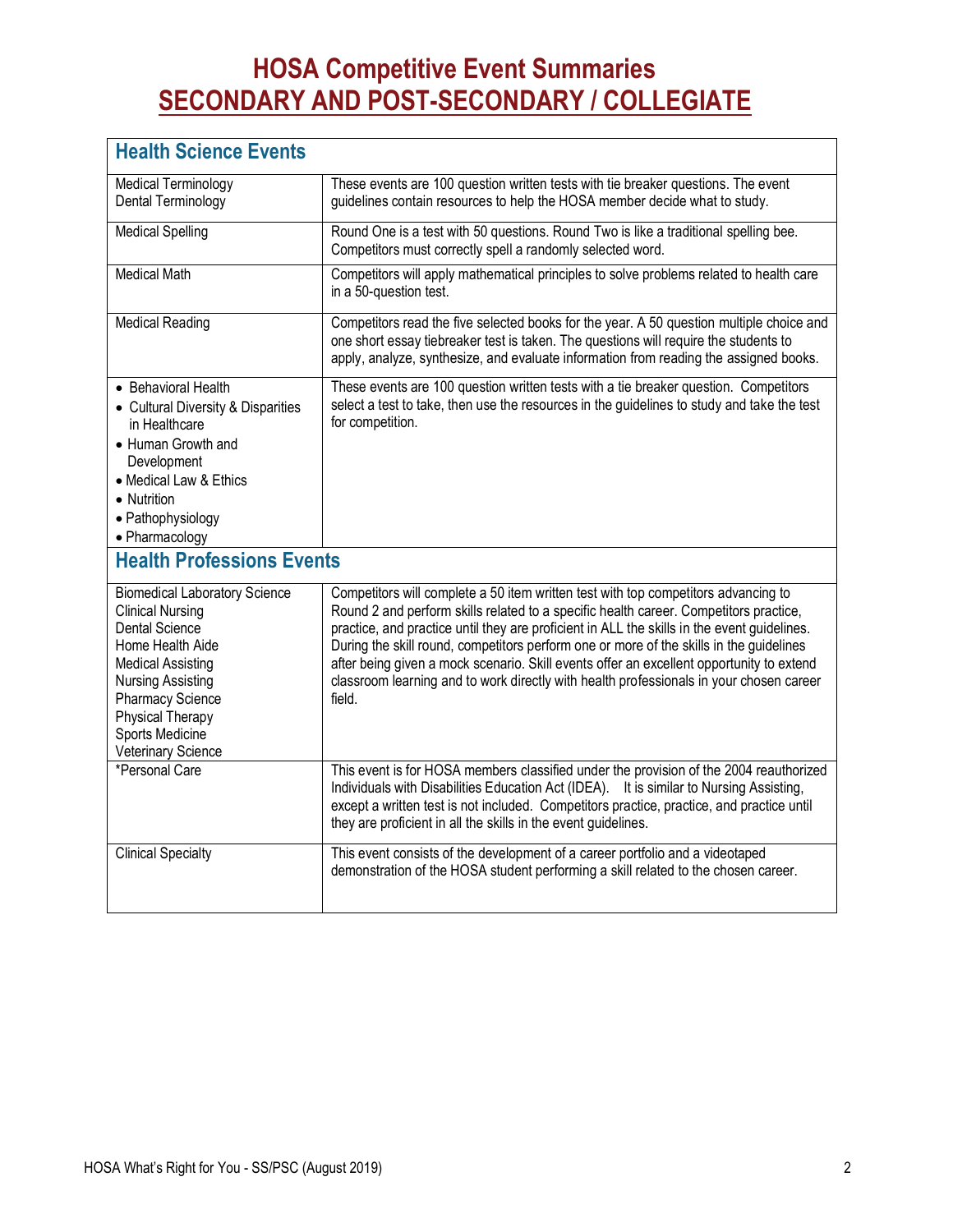## **HOSA Competitive Event Summaries SECONDARY AND POST-SECONDARY / COLLEGIATE**

| <b>Leadership Events</b>                                   |                                                                                                                                                                                            |
|------------------------------------------------------------|--------------------------------------------------------------------------------------------------------------------------------------------------------------------------------------------|
| Extemporaneous Health                                      | Competitors in this event have 3 hours to create a poster of a secret health issue/topic using                                                                                             |
| Poster                                                     | art supplies they bring. The key focus is on the development of the secret topic (health issue)                                                                                            |
|                                                            | and the quality of information presented.                                                                                                                                                  |
| <b>Extemporaneous Writing</b><br>Health Career Photography | Competitors have 1 hour to complete an essay on the secret topic that is health related.<br>Competitors showcase three photographs taken of different health science careers. Top          |
|                                                            | competitors advance to Round 2 and present their photos to judges.                                                                                                                         |
| <b>Healthy Lifestyle</b>                                   | Competitors write and follow a SMART goal, documenting their process. The event includes a                                                                                                 |
|                                                            | 50 item Round One test with top competitors advancing to Round 2 and presenting a portfolio                                                                                                |
|                                                            | with documentation to judges.<br>This event is for HOSA members classified under the provision of the 2004 reauthorized                                                                    |
| *Interviewing Skills                                       | Individuals with Disabilities Education Act (IDEA). Competitors write a resume, fill out a job                                                                                             |
|                                                            | application, and then participate in a simulated job interview for a position of their choice.                                                                                             |
| Job Seeking Skills                                         | Competitors write a resume, fill out a job application, and then participate in a simulated job                                                                                            |
|                                                            | interview for a position of their choice.                                                                                                                                                  |
| Organizational Leadership                                  | This event is for competitors who want to become a Voting Delegate for their chartered                                                                                                     |
|                                                            | association at ILC. Each chartered association may have different processes in place to select                                                                                             |
|                                                            | their Voting Delegates. All selected delegates will complete required paperwork and review                                                                                                 |
|                                                            | Executive Council candidate information prior to attending ILC.                                                                                                                            |
| Prepared Speaking                                          | This event involves giving a prepared speech to a panel of judges about the Annual HOSA<br>chosen theme.                                                                                   |
| <b>Researched Persuasive</b>                               | This event allows competitors to take a stand, either for or against a selected topic.                                                                                                     |
| Writing and Speaking                                       | Competitors research the topic to gather facts in support of an opinion, write a paper, and then                                                                                           |
|                                                            | give a speech to a panel of judges.                                                                                                                                                        |
| *Speaking Skills                                           | This event is for HOSA members classified under the provision of the 2004 reauthorized                                                                                                     |
|                                                            | Individuals with Disabilities Education Act (IDEA). This event involves giving a prepared<br>speech to a panel of judges about the Annual HOSA chosen theme.                               |
| <b>Teamwork Events</b>                                     |                                                                                                                                                                                            |
| <b>Biomedical Debate</b>                                   | Teams of 3-4 members will take a 50 item Round One test with top scoring teams advancing                                                                                                   |
|                                                            | to Round 2 and participate in a debate-like format. The topic of debate will be announced                                                                                                  |
|                                                            | annually.                                                                                                                                                                                  |
| <b>Community Awareness</b>                                 | Teams of 2-4 chapter members work within their community to select a health-related issue                                                                                                  |
|                                                            | and then raise community awareness of that issue. The product of the project is a community                                                                                                |
|                                                            | presentation, portfolio of activities and a presentation to a panel of judges.                                                                                                             |
| <b>Creative Problem Solving</b>                            | Teams of 3-4 members will take a 50 item Round One test with top scoring teams advancing<br>to Round 2 where they are given a secret problem related to a health issue to solve. Solutions |
|                                                            | are then presented to a panel of judges.                                                                                                                                                   |
| Forensic Science                                           | Teams of 2 members will take a 50 item Round One test with top scoring teams advancing to                                                                                                  |
|                                                            | Round 2 where they are given a forensic science case study to analyze. This event may                                                                                                      |
|                                                            | involve the viewing of crime scenes/evidence.                                                                                                                                              |
| Health Career Display                                      | Teams of 2 competitors develop a display of a specific career in health with top teams                                                                                                     |
|                                                            | advancing to Round 2 where they present their findings to judges.                                                                                                                          |
| <b>Health Education</b>                                    | Teams of 2-4 competitors select a health-related concept or instructional objective, then                                                                                                  |
|                                                            | prepare a lesson, provide instruction to an audience, evaluate results, and present their                                                                                                  |
| <b>HOSA Bowl</b>                                           | experience to judges.<br>Teams of 3-4 HOSA competitors take a 50-item multiple-choice test on HOSA knowledge,                                                                              |
|                                                            | parliamentary procedure and medical knowledge. Top scoring teams then advance to Round 2                                                                                                   |
|                                                            | where they compete in a tournament by ringing a buzzer before the other team and correctly                                                                                                 |
|                                                            | answering the most questions.                                                                                                                                                              |
| Medical Innovation                                         | Teams of 2-4 people will create original Medical Innovations with top scoring teams advancing                                                                                              |
|                                                            | to Round 2 to present their innovation to judges.                                                                                                                                          |
| Parliamentary Procedure                                    | Teams of 5-8 members will take a 35 item Round One test with top scoring teams advancing                                                                                                   |
|                                                            | to Round 2 where they conduct a proper business meeting, addressing the motions in a secret                                                                                                |
|                                                            | problem.                                                                                                                                                                                   |